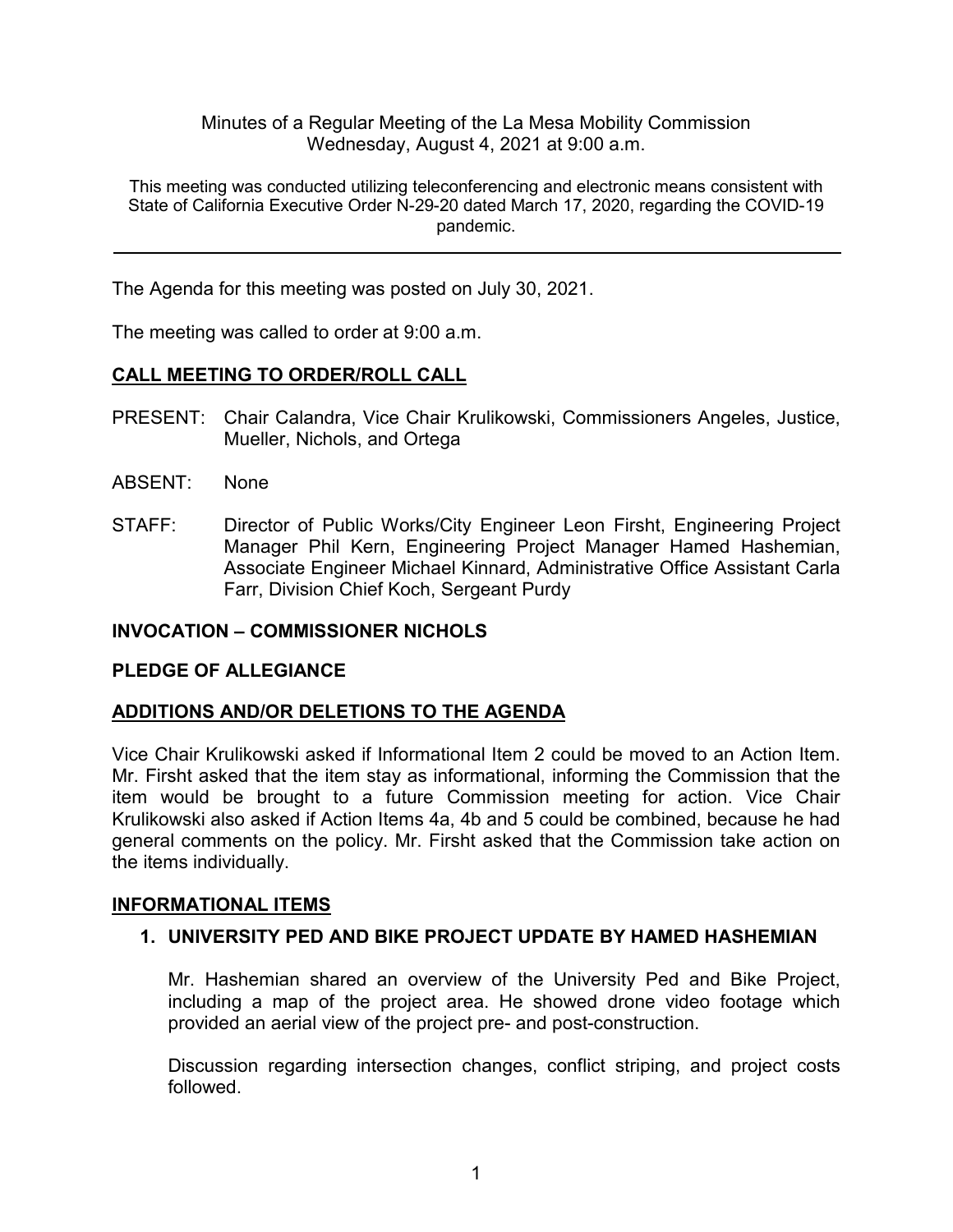### **2. DISCUSSION ON AUTOMATING PEDESTRIAN SIGNALS CITYWIDE**

Mr. Firsht reminded the Commission that seven locations were set to ped recall as requested by City Council during the pandemic. The July 27, 2021 Regular City Council Meeting included a Council Initiated Item to consider directing staff to return the signal timing of the traffic signals that were reprogrammed to automatically display the pedestrian crossing signals back to their pre-pandemic status. At the meeting, a Councilmember requested that the City consider implementing ped recall citywide rather than return to pre-pandemic conditions and directed staff to return for continued discussion during the approval of the LRSP.

Considerable discussion among Staff and the Commission about the advantages and disadvantages of ped recall followed. Mr. Firsht stated that their comments would be summarized and brought to the next Commission meeting for action.

#### **3. VISION ZERO (ATTACHMENT)**

**a. CIP PROJECTS** 

#### **b. GRANTS AND APPLICATIONS**

Mr. Firsht provided an updated Vision Zero spreadsheet; outlining the current CIP projects, grants, and applications with more detail, including descriptions and status. Discussion among Staff and the Commission about the projects followed.

#### **PUBLIC COMMENTS – (TOTAL TIME – 15 MINUTES)**

NONE

#### **OLD BUSINESS**

NONE

#### **NEW BUSINESS (ACTION)**

#### **4. BLUE CURB REQUESTS (ATTACHMENTS)**

Staff provided the application and site evaluation form for both requests to the Commission for their review. Some sensitive information was redacted. Discussion on the City's disabled persons parking policy, the locations of the requests, and parking availability followed.

#### **a. 4865 PINE ST**

Staff received a request for, and recommends approval of, installation of an onstreet disabled persons parking space at 4865 Pine St.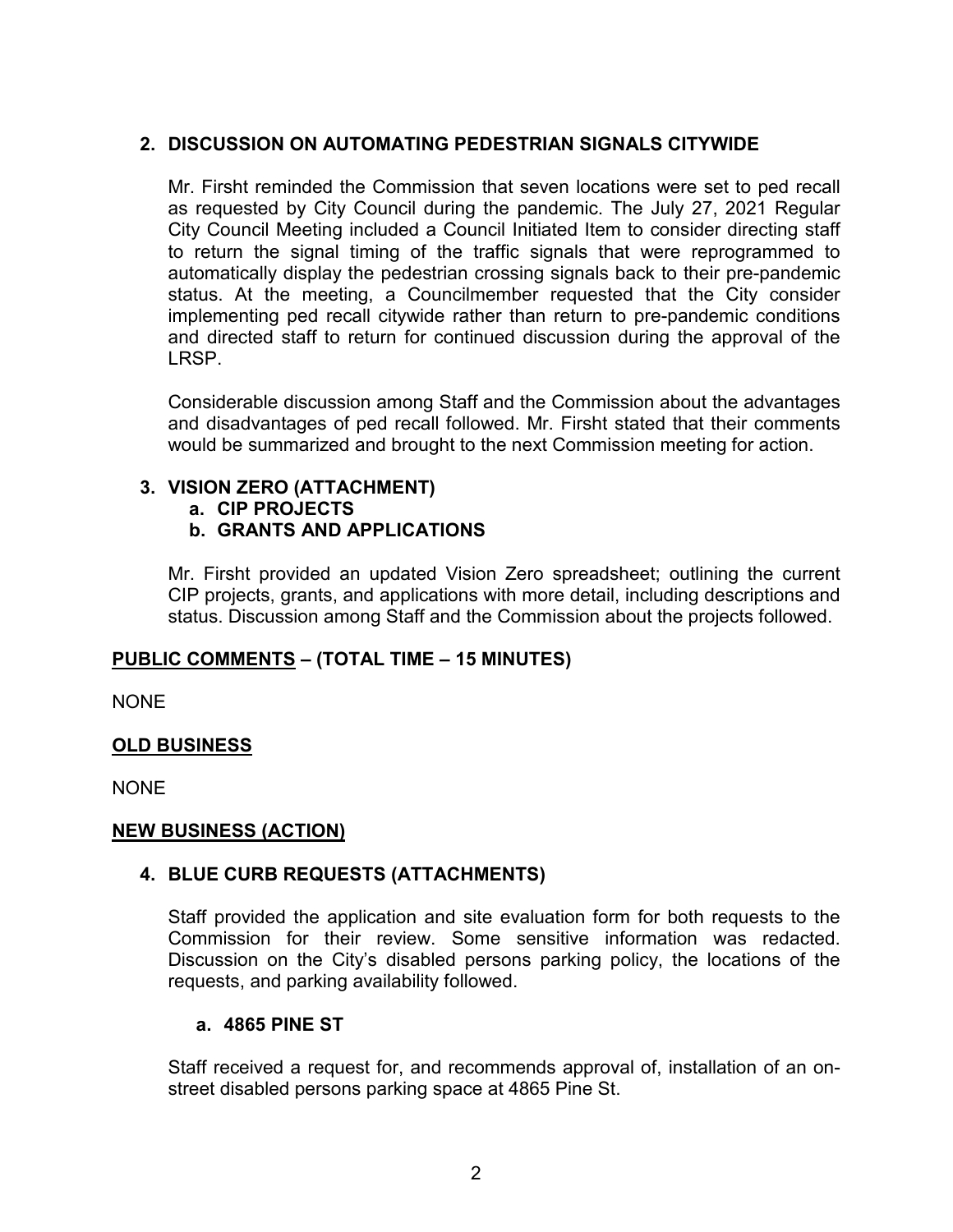ACTION: Chair Calandra made a motion to approve installation of an on-street disabled persons parking space at 4865 Pine St. Commissioner Nichols seconded the motion, which carried 7-0.

AYES: Chair Calandra, Vice Chair Krulikowski, Commissioners Angeles, Justice, Mueller, Nichols, and Ortega

NOES: None

ABSTAINED: None

ABSENT: None

## **b. 8291 UNIVERSITY AVE**

Staff received a request for, and recommends approval of, installation of an onstreet disabled persons parking space at 8291 University Ave.

ACTION: Commissioner Justice made a motion to approve installation of an onstreet disabled persons parking space at 8291 University Ave., with the condition that the parkway must be improved with a stable surface. Commissioner Ortega seconded the motion, which carried 7-0.

AYES: Chair Calandra, Vice Chair Krulikowski, Commissioners Angeles, Justice, Mueller, Nichols, and Ortega

NOES: None ABSTAINED: None

ABSENT: None

# **5. BLUE CURB APPEAL – 4599 3RD STREET (ATTACHMENT)**

Staff provided the Commission with completed application and site evaluation form for the request, which was previously denied at staff level. Staff informed the Commission that the applicant, who wished to appeal staff's decision, was not present. Discussion on site visits and parking availability during special events followed.

- ACTION: Chair Calandra made a motion to approve the appeal and move forward with installation of an on-street disabled persons parking space at 4599 3<sup>rd</sup> St., with the condition that the parkway must be improved with a stable surface. Commissioner Justice seconded the motion, which carried 7-0.
- AYES: Chair Calandra, Vice Chair Krulikowski, Commissioners Angeles, Justice, Mueller, Nichols, and Ortega NOES: None ABSTAINED: None<br>ABSENT: None ABSENT: